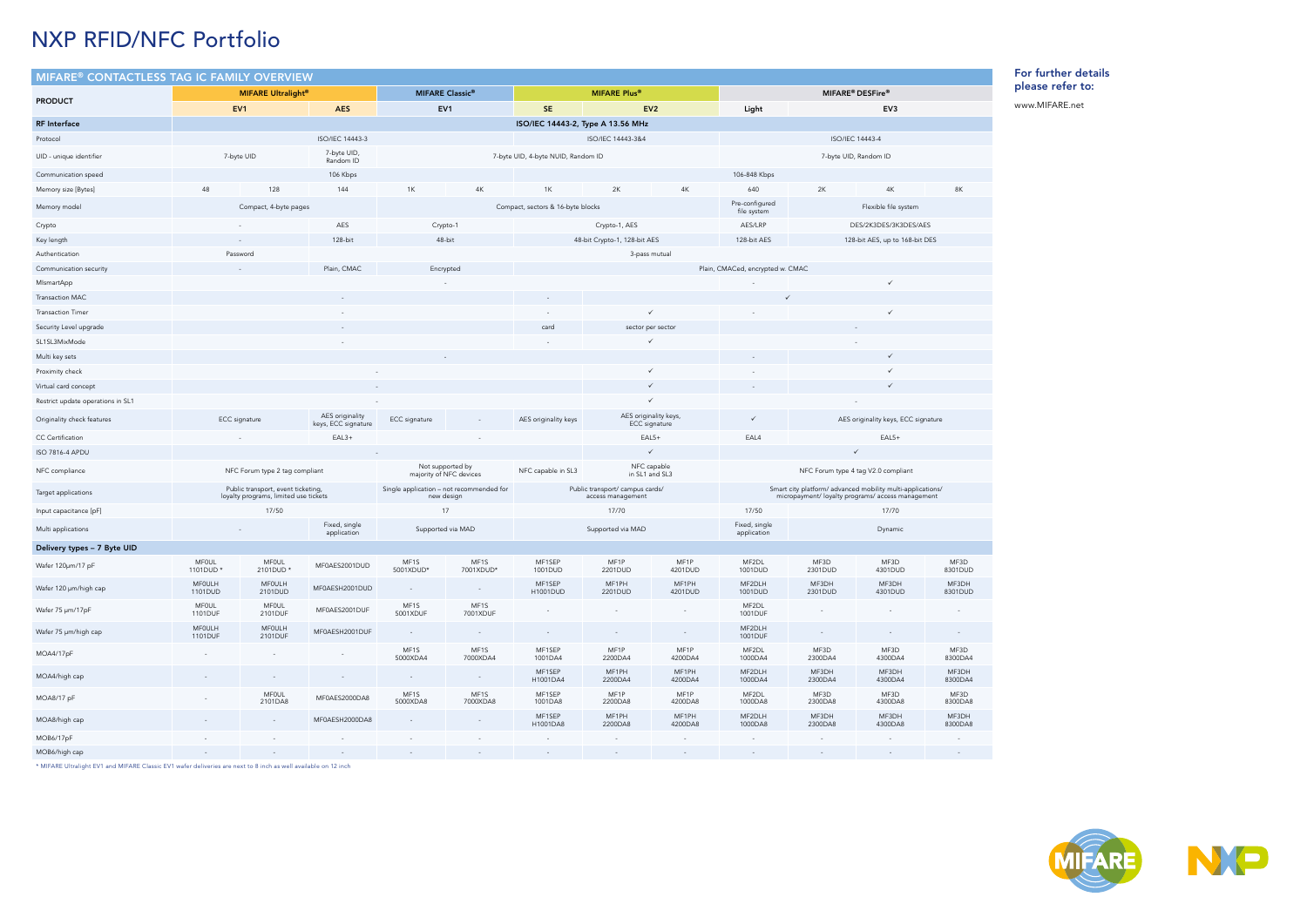| MIFARE AND NFC READER/WRITER IC SOLUTIONS SELECTION |                                           |                                                           |                                                          |                                                                     |                                       |                                                 |                             |                                                                                                     |                                   |                        |                                                                                |                                                                                                                              |                                                                      |
|-----------------------------------------------------|-------------------------------------------|-----------------------------------------------------------|----------------------------------------------------------|---------------------------------------------------------------------|---------------------------------------|-------------------------------------------------|-----------------------------|-----------------------------------------------------------------------------------------------------|-----------------------------------|------------------------|--------------------------------------------------------------------------------|------------------------------------------------------------------------------------------------------------------------------|----------------------------------------------------------------------|
|                                                     |                                           | NFC CONTROLLER SOLUTIONS<br><b>NFC FRONTEND SOLUTIONS</b> |                                                          |                                                                     |                                       |                                                 |                             |                                                                                                     |                                   |                        |                                                                                | <b>HITAG</b>                                                                                                                 |                                                                      |
| <b>PRODUCT</b>                                      | SLRC610 plus                              | MFRC630 plus                                              | MFRC631 plus                                             | CLRC661 plus                                                        |                                       | CLRC663 plus                                    |                             | <b>PN5180</b>                                                                                       | <b>PN5190</b>                     |                        | PN7160                                                                         | <b>PN7462</b>                                                                                                                | <b>HTRC110</b>                                                       |
|                                                     | High-performance<br>ICODE frontend        | High-performance<br>NTAG, DESFire,<br>MIFARE frontend     | High-performance<br><b>ISO/IEC 14443 A/B</b><br>frontend | High-performance<br>NTAG, ICODE,<br>DESFire, MIFARE<br>frontend     |                                       | High-performance<br>multi-protocol NFC frontend | multi-protocol NFC frontend | High-performance                                                                                    | Outstanding performance           | smart NFC front end    | Full NFC Forum-compliant<br>controller with integrated<br>FW and NCI interface | Full NFC open<br>microcontroller Cortex M0<br>- with contact smartcard<br>interface and 160K Flash<br>for user's application | Highly integrated<br>optimized HITAG<br>short range reader<br>writer |
| Integrated microcontroller                          |                                           |                                                           |                                                          |                                                                     |                                       |                                                 |                             |                                                                                                     |                                   |                        | Integrated FW                                                                  | Open microcontroller<br>Cortex M0                                                                                            | $\sim$                                                               |
| Carrier frequency [MHz]                             |                                           |                                                           |                                                          |                                                                     |                                       | 13.56                                           |                             |                                                                                                     |                                   |                        |                                                                                |                                                                                                                              | 0.125                                                                |
| Standards & protocols                               |                                           |                                                           |                                                          |                                                                     |                                       |                                                 |                             |                                                                                                     |                                   |                        |                                                                                |                                                                                                                              |                                                                      |
| Reader/writer                                       | <b>ISO/IEC 15693</b><br>ISO/IEC 18000-3M3 | <b>ISO/IEC 14443 A</b>                                    | <b>ISO/IEC 14443 A/B</b>                                 | <b>ISO/IEC 14443 A</b><br><b>ISO/IEC 15693</b><br>ISO/IEC 18000-3M3 | <b>ISO/IEC 15693</b><br>FeliCa        | ISO/IEC 14443 A/B<br>ISO/IEC 18000-3M3          |                             | <b>ISO/IEC 18092</b><br><b>ISO/IEC 14443</b><br><b>ISO/IEC 15693</b><br>ISO/IEC 18000-3M3<br>FeliCa | ISO14443-A/B<br>ISO/IEC 18000-3M3 | ISO/IEC15693<br>FeliCa | <b>ISO/IEC 18092</b><br><b>ISO/IEC 14443</b><br><b>ISO/IEC 15693</b><br>FeliCa | <b>ISO/IEC 18092</b><br><b>ISO/IEC 14443</b><br><b>ISO/IEC 15693</b><br>ISO/IEC 18000-3M3<br>FeliCa                          | <b>HITAG</b>                                                         |
| NFC tag type reader                                 | 5                                         | 1, 2, 4A                                                  | 1, 2, 4                                                  | 1, 2, 4A, 5                                                         | 1, 2, 3, 4, 5                         |                                                 |                             | 1, 2, 3, 4, 5                                                                                       | 1, 2, 3, 4, 5                     |                        | 1, 2, 3, 4, 5                                                                  | 1, 2, 3, 4, 5                                                                                                                |                                                                      |
| ISO/IEC 14443 Bit- rate [KBit/s]                    |                                           |                                                           |                                                          |                                                                     |                                       |                                                 | 106/212/424/848             |                                                                                                     |                                   |                        |                                                                                |                                                                                                                              |                                                                      |
| FeliCa Bit-rate [KBit/s]                            |                                           |                                                           |                                                          |                                                                     | 212/424                               |                                                 | 212/424                     |                                                                                                     | 212/424                           |                        | 212/424                                                                        | 212/424                                                                                                                      |                                                                      |
| MIFARE Classic support (license included)           |                                           |                                                           | ✓                                                        | $\checkmark$                                                        |                                       | $\checkmark$                                    |                             |                                                                                                     |                                   | $\checkmark$           |                                                                                | $\checkmark$                                                                                                                 |                                                                      |
| ISO/IEC 15693 Bit-rate [KBit/s]                     | 26.5/53                                   |                                                           | 26.5/53                                                  | 26.5/53                                                             | 26.5/53                               |                                                 | 26.5/53                     |                                                                                                     | 26.5/53/106                       |                        | 26.5                                                                           | 26.5/53                                                                                                                      |                                                                      |
| EPC class-1 HF/ ISO/IEC 18000-3M3                   | $\checkmark$                              |                                                           |                                                          | $\checkmark$                                                        |                                       | $\checkmark$                                    |                             |                                                                                                     |                                   | ✓                      |                                                                                | $\checkmark$                                                                                                                 |                                                                      |
| EMVCo compliance                                    |                                           |                                                           | $\checkmark$                                             |                                                                     |                                       | $\checkmark$                                    |                             | $\checkmark$                                                                                        |                                   | $\checkmark$           | $\sim$                                                                         | $\checkmark$                                                                                                                 |                                                                      |
| Card emulation                                      |                                           |                                                           |                                                          |                                                                     |                                       |                                                 |                             |                                                                                                     |                                   | $\checkmark$           |                                                                                | $\checkmark$                                                                                                                 |                                                                      |
| NFC tag type emulation                              |                                           |                                                           |                                                          |                                                                     |                                       |                                                 | 4A                          |                                                                                                     |                                   | 4A                     | 3, 4A, 4B                                                                      | 4A                                                                                                                           |                                                                      |
| NFC tag type Bit-rate [KBit/s]                      |                                           |                                                           |                                                          |                                                                     |                                       |                                                 |                             | Up to 848                                                                                           | Up to 848                         |                        | 106/212/424                                                                    | 106/212/424/848                                                                                                              |                                                                      |
| Peer-to-peer (ISO/IEC 18092)                        |                                           |                                                           |                                                          |                                                                     |                                       | $\checkmark$                                    |                             |                                                                                                     | $\checkmark$                      |                        | $\checkmark$                                                                   | $\checkmark$                                                                                                                 |                                                                      |
| Passive communication                               |                                           |                                                           |                                                          |                                                                     |                                       |                                                 |                             | Initiator/Target                                                                                    | Initiator/Target                  |                        | Initiator/Target                                                               | Initiator/Target                                                                                                             |                                                                      |
| Active communication                                |                                           |                                                           |                                                          |                                                                     | Initiator<br>$\overline{\phantom{a}}$ |                                                 |                             | Initiator/Target<br>Initiator/Target                                                                |                                   |                        | Initiator/Target                                                               | Initiator/Target                                                                                                             |                                                                      |
|                                                     |                                           |                                                           |                                                          |                                                                     |                                       |                                                 |                             |                                                                                                     |                                   |                        |                                                                                |                                                                                                                              |                                                                      |
| Operating distance up to [mm]                       | 160                                       | 120                                                       | 120                                                      | 120/160                                                             | 120/160                               |                                                 | 120/160                     |                                                                                                     |                                   | 120/160                | 120/160                                                                        | 120/160                                                                                                                      | Up to 200 w.o. booster                                               |
| RF transmitter supply voltage [V]                   | 2.5 to 5.5                                | 2.5 to 5.5                                                | 2.5 to 5.5                                               | 2.5 to 5.5                                                          | 2.5 to 5.5                            |                                                 |                             | 2.7 to 5.5                                                                                          | 2.4 to 5.7                        |                        | 2.5 to 5.8                                                                     | 3.0 to 5.5                                                                                                                   | 5                                                                    |
| Transmitter supply current, typ [mA]                | 350                                       | 350                                                       | 350                                                      | 350                                                                 |                                       | 350                                             |                             | 250                                                                                                 | 350                               |                        | 250                                                                            | 250                                                                                                                          | 200                                                                  |
| Host interface                                      | SPI, I <sup>2</sup> C, UART               | SPI, I <sup>2</sup> C, UART                               | SPI, I <sup>2</sup> C, UART                              | SPI, I <sup>2</sup> C, UART                                         | SPI, I <sup>2</sup> C, UART           |                                                 | SPI                         |                                                                                                     | SPI                               |                        | I <sup>2</sup> C, SPI                                                          | USB, HSUART, SPI, I <sup>2</sup> C                                                                                           | Serial 2/3 wire                                                      |
| Supply voltage host interface [V]                   | 2.5 to 5.5                                | 2.5 to 5.5                                                | 2.5 to 5.5                                               | 2.5 to 5.5                                                          |                                       | 2.5 to 5.5                                      | 1.8 and 3.3                 |                                                                                                     | 1.8 and 3.3                       |                        | 1.8 and 3.3                                                                    | 1.8 and 3.3                                                                                                                  | 5                                                                    |
| Standby mode current, typ [µA]                      | $\overline{3}$                            | $\overline{3}$                                            | $\overline{3}$                                           | $\overline{\mathbf{3}}$                                             | $\overline{3}$                        |                                                 |                             | 15                                                                                                  | 40                                |                        | 21                                                                             | 18                                                                                                                           | 200                                                                  |
| Power-down mode current, type [µA]                  | 0.008                                     | 0.008                                                     | 0.008                                                    | 0.008                                                               | 0.008                                 |                                                 |                             | 10                                                                                                  | 5                                 |                        | 11                                                                             | 12                                                                                                                           | $\overline{7}$                                                       |
| Dynamic power contr./ Adaptive<br>modulation contr. |                                           |                                                           |                                                          |                                                                     |                                       |                                                 |                             | $\checkmark$                                                                                        |                                   | $\checkmark$           | $\checkmark$                                                                   | $\checkmark$                                                                                                                 |                                                                      |
| Lower-power card detection mode                     | $\checkmark$                              | $\checkmark$                                              | ✓                                                        | $\checkmark$                                                        |                                       | $\checkmark$                                    |                             |                                                                                                     |                                   | ✓                      | ✓                                                                              | $\checkmark$                                                                                                                 |                                                                      |
| Temperature range [°C]                              | $-40$ to $+105$                           | $-40$ to $+105$                                           | $-40$ to $+105$                                          | $-40$ to $+105$                                                     |                                       | $-40$ to $+105$                                 | $-30$ to $+85$              |                                                                                                     |                                   | $-40$ to $+85$         | $-25$ to $+85$                                                                 | $-40$ to $+85$                                                                                                               | $-40$ to $+85$                                                       |
| <b>Security features</b>                            |                                           |                                                           |                                                          |                                                                     |                                       |                                                 |                             |                                                                                                     |                                   |                        |                                                                                |                                                                                                                              |                                                                      |
| MIFARE SAM support                                  | $\checkmark$                              | $\checkmark$                                              | $\checkmark$                                             | $\checkmark$                                                        |                                       | $\checkmark$                                    |                             |                                                                                                     |                                   |                        | $\sim$                                                                         | Via UART ISO 7816                                                                                                            |                                                                      |
| MIFARE Classic security (CRYPTO1 HW)                | $\sim$                                    | $\checkmark$                                              | $\checkmark$                                             | $\checkmark$                                                        |                                       | $\checkmark$                                    |                             |                                                                                                     |                                   |                        |                                                                                | $\checkmark$                                                                                                                 |                                                                      |
| Product support & ordering information              |                                           |                                                           |                                                          |                                                                     |                                       |                                                 |                             |                                                                                                     |                                   |                        |                                                                                |                                                                                                                              |                                                                      |
| Package                                             | HVQFN32                                   | HVQFN32                                                   | HVQFN32                                                  | HVQFN32                                                             | HVQFN32                               | VFBGA36                                         | HVQFN40                     | TFBGA64                                                                                             | HVQFN40                           | TFBGA64                | HVQFN40, VFBGA64                                                               | HVQFN64, VFBGA64                                                                                                             | SO14                                                                 |
| Product type                                        | <b>SLRC61003HN</b>                        | MFRC63003HN                                               | MFRC63103HN                                              | <b>CLRC66103HN</b>                                                  | <b>CLRC66303HN</b>                    | <b>CLRC66303EV</b>                              | <b>PN5180A0HN</b>           | <b>PN5180A0ET</b>                                                                                   | PN5190A0HN                        | <b>PN5190A0ET</b>      | PN7160A1EV/C100<br>PN7160A1HN/C100<br>PN7160B1EV/C100<br>PN7160B1HN/C100       | PN7462AUHN/C300<br>PN7462AUEV/C300                                                                                           | HTRC11001T/02EE                                                      |
| Software                                            |                                           |                                                           |                                                          |                                                                     |                                       |                                                 |                             |                                                                                                     |                                   |                        |                                                                                |                                                                                                                              |                                                                      |
| NFC Reader library                                  | NFC Reader Library<br>NFC Cockpit         | NFC Reader Library<br>NFC Cockpit                         | NFC Reader Library<br>NFC Cockpit                        | NFC Reader Library<br>NFC Cockpit                                   |                                       | NFC Reader Library<br>NFC Cockpit               | NFC Cockpit                 | NFC Reader Library                                                                                  | NFC Reader Library<br>NFC Cockpit |                        | Support for Android,<br>Linux, MCU                                             | NFC Reader Library<br>NFC Cockpit                                                                                            |                                                                      |



[www.nxp.com/products/](http://www.nxp.com/products/identification-and-security/reader-ics:READERS-ICS) [identification-and-security/](http://www.nxp.com/products/identification-and-security/reader-ics:READERS-ICS) [reader-ics:READERS-ICS](http://www.nxp.com/products/identification-and-security/reader-ics:READERS-ICS)



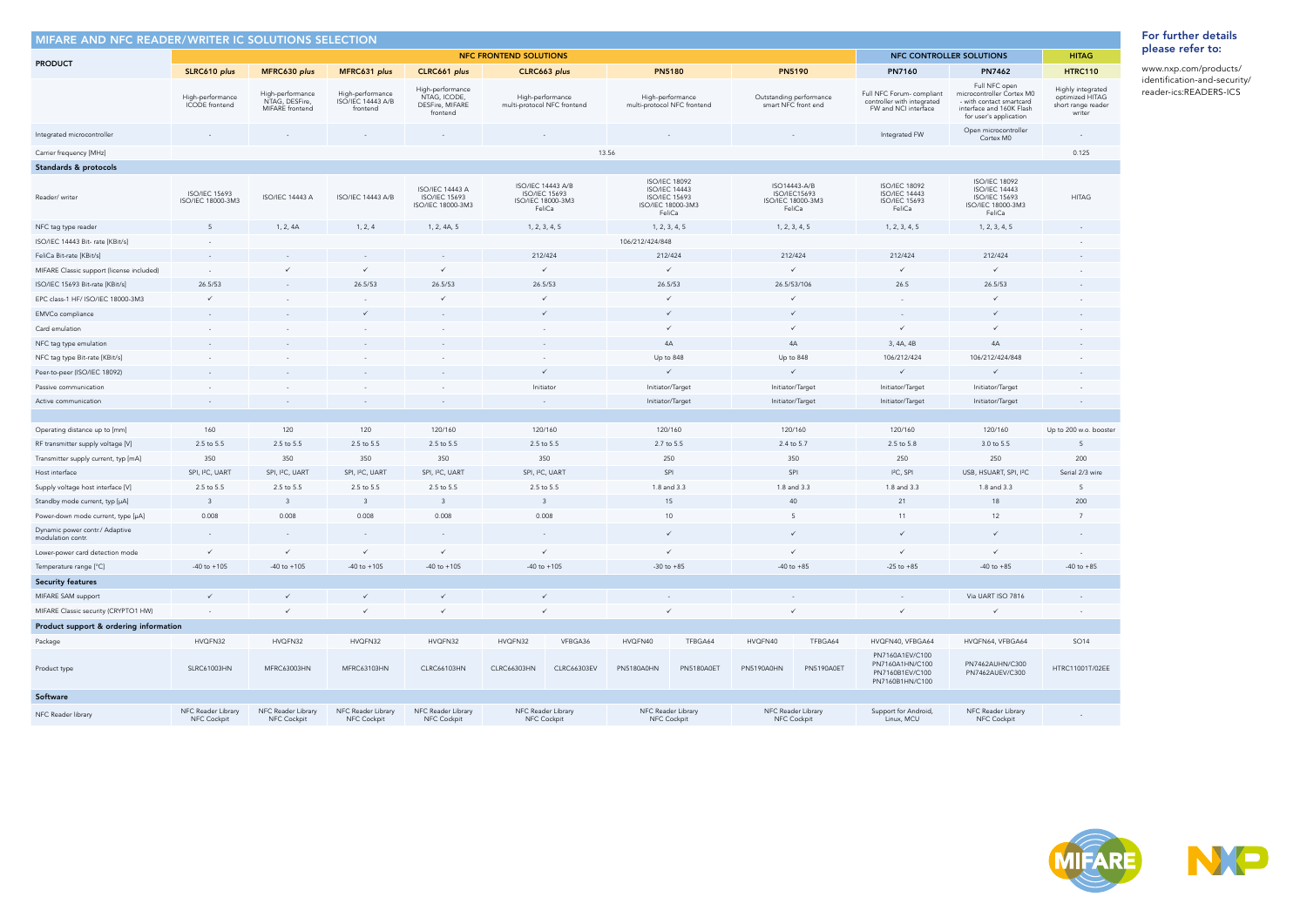|                                 | <b>MIFARE - SAM (SECURE ACCESS MODULES)</b>                                                                                                                                                  |
|---------------------------------|----------------------------------------------------------------------------------------------------------------------------------------------------------------------------------------------|
| <b>PRODUCT</b>                  | <b>MIFARE SAM AV3</b>                                                                                                                                                                        |
| Communication interface         | Host Interface: ISO/IEC 7816, Class A, B and C, T=1, up to 1.5 Mbps<br>Optional I <sup>2</sup> C slave Standard and Fast Mode (HVQFN32 only)<br>X-Mode Interface: MFRC52x, PN51x and CLRC6xx |
| Cryptographic algorithms        | TDEA 112-bit and 168-bit key<br>MIFARE Crypto-1<br>AES-128, AES-192 and AES-256<br>RSA up to 2048-bit key, ECDSA up to 256-bit key                                                           |
| Public key infrastructure (PKI) | ✓                                                                                                                                                                                            |
| Hash function                   | SHA-1, SHA-224 and SHA-256                                                                                                                                                                   |
| Supported cryptography          | MIFARE Classic, MIFARE Ultralight, MIFARE Plus (up to EV1),<br>MIFARE DESFire (up to EV2), NTAG DNA, ICODE DNA, UCODE DNA                                                                    |
| Secure host communication       | $\checkmark$                                                                                                                                                                                 |
| X-functionalities               | ✓                                                                                                                                                                                            |
| Unique serial number [Bytes]    | $\overline{7}$                                                                                                                                                                               |
| True random number generator    | ✓                                                                                                                                                                                            |
| No of symmetric key entry       | 128 (3 keys per key entry)                                                                                                                                                                   |
| No of RSA key entry             | 2 key pairs, 1 public key                                                                                                                                                                    |
| No of ECC key and curve entry   | 8 keys, 4 curves                                                                                                                                                                             |
| No of EMV key entry and RID     | 24 keys, 4 RIDs                                                                                                                                                                              |
| Access conditions               | Per entry                                                                                                                                                                                    |
| Key usages counter              | 16                                                                                                                                                                                           |
| Key diversification             | Encryption based, CMAC based                                                                                                                                                                 |
| <b>RSA</b>                      | MACing/ Encipherment/ Signature                                                                                                                                                              |
| ECC                             | Signature                                                                                                                                                                                    |
| DES/3DES security               | MACing/ Encipherment                                                                                                                                                                         |
| AES 128 security                | MACing/ Encipherment                                                                                                                                                                         |
| Programmable Logic              | ✓                                                                                                                                                                                            |
| Delivery types                  |                                                                                                                                                                                              |
| Contact module                  | <b>PCM1.5</b>                                                                                                                                                                                |
| <b>HVQFN</b>                    | HVQFN32                                                                                                                                                                                      |
| Part Type                       | MF4SAM3                                                                                                                                                                                      |

## DEVELOPMENT AND TESTING TOOLS PRODUCT SHORT DESCRIPTION SUPPORTED NXP PLATFORMS NXP Originality Checker reader (Windows) Enables anyone in the supply chain to check the originality of NXP contactless ICs MIFARE NTAG ICODE SLIX2 MIFARE Reader-Writer Kit (Windows) Consists of the Pegoda II MIFARE reference design reader-writer, a set of MIFARE family tag samples and the RFID Discover tool MIFARE NTAG ICODE RFID Discover (Windows) Allows easy access to the commands of any NXP 13.56Mhz contactless IC with the click of a button MIFARE NTAG ICODE TapLinx Facilitates App Development by providing a JAVA API for MIFARE, NTAG, ICODE families MIFARE NTAG ICODE Card Test Framework (Windows) Allows easy access to the commands of any<br>NXP 13.56Mhz contactless IC and provides the<br>intuitive drag & drop generation of scripts for<br>card personalization and transaction execution MIFARE NTAG

| <b>IIFARE</b> select |
|----------------------|
|                      |
|                      |
| N/A                  |
| N/A                  |
| N/A                  |
| N/A                  |
|                      |
|                      |
|                      |
|                      |
|                      |
|                      |
| ∕                    |
|                      |

SmartMX





| MIFARE EMBEDDED CARD FUNCTIONALITY ON SmartMX® |                                    |                                    |                            |                               |                                 |                                 |                                 |                      |                       |                     |                   |                          |                                  |                          |
|------------------------------------------------|------------------------------------|------------------------------------|----------------------------|-------------------------------|---------------------------------|---------------------------------|---------------------------------|----------------------|-----------------------|---------------------|-------------------|--------------------------|----------------------------------|--------------------------|
|                                                |                                    |                                    |                            | <b>MIFARE IMPLEMENTATIONS</b> |                                 |                                 |                                 |                      |                       |                     | <b>FEATURES</b>   |                          |                                  |                          |
| <b>PRODUCT</b>                                 | Available card IC functionality    |                                    |                            |                               |                                 |                                 |                                 |                      | <b>UID options</b>    |                     | <b>Parameters</b> |                          | Exit on                          | <b>MIFARE</b> select     |
|                                                | <b>MIFARE</b><br><b>Classic 1K</b> | <b>MIFARE</b><br><b>Classic 4K</b> | <b>MIFARE</b><br>Plus X 2K | <b>MIFARE</b><br>Plus X 4K    | <b>MIFARE</b><br>DESFire EV1 2K | <b>MIFARE</b><br>DESFire EV1 4K | <b>MIFARE</b><br>DESFire EV1 8K | 7 Byte<br><b>UID</b> | 4 Byte<br><b>NUID</b> | 4 Byte<br>Random ID |                   | Incomplete<br><b>SAK</b> | Time out<br><b>UART RF-Field</b> |                          |
| P5Cx145                                        |                                    |                                    |                            |                               |                                 |                                 |                                 |                      |                       |                     |                   |                          |                                  |                          |
| CD128Cx081                                     |                                    |                                    |                            |                               |                                 |                                 |                                 |                      |                       |                     |                   |                          |                                  |                          |
| CD051                                          | $\checkmark$                       | $\checkmark$                       |                            |                               |                                 |                                 |                                 | $\checkmark$         | $\checkmark$          | $\checkmark$        | ATQA, SAK, ATS    |                          | $\checkmark$                     | N/A                      |
| CD041                                          |                                    |                                    |                            |                               |                                 |                                 |                                 |                      |                       |                     |                   |                          |                                  |                          |
| CD021/CD016                                    |                                    |                                    |                            |                               |                                 |                                 |                                 |                      |                       |                     |                   |                          |                                  |                          |
| P5Cx081V1D/CD041V1D                            |                                    |                                    |                            |                               |                                 |                                 |                                 |                      |                       |                     |                   |                          |                                  |                          |
| CD021V1D                                       |                                    |                                    |                            |                               |                                 | $\checkmark$                    | $\checkmark$                    | $\checkmark$         |                       |                     | ATS               |                          |                                  | N/A                      |
| CD016V1D                                       |                                    |                                    |                            |                               |                                 |                                 |                                 |                      |                       |                     |                   |                          |                                  |                          |
| P5Cx144                                        |                                    |                                    |                            |                               |                                 |                                 |                                 |                      |                       |                     |                   |                          |                                  |                          |
| Cx080/CD040                                    | $\checkmark$                       | $\checkmark$                       |                            |                               |                                 |                                 |                                 | $\checkmark$         |                       |                     | ATQA, SAK, ATS    |                          | $\checkmark$                     | N/A                      |
| CD020/CD012                                    |                                    |                                    |                            |                               |                                 |                                 |                                 |                      |                       |                     |                   |                          |                                  |                          |
| P5Cx145                                        | $\checkmark$                       | $\checkmark$                       |                            |                               | $\checkmark$                    | $\checkmark$                    | $\checkmark$                    | $\checkmark$         | $\checkmark$          | $\checkmark$        | ATQA, SAK, ATS    |                          | $\checkmark$                     | N/A                      |
| CD128                                          |                                    |                                    |                            |                               |                                 |                                 |                                 |                      |                       |                     |                   |                          |                                  |                          |
| P60D144M                                       | $\checkmark$                       | $\checkmark$                       | $\checkmark$               | $\checkmark$                  |                                 |                                 |                                 | $\checkmark$         | $\checkmark$          | $\checkmark$        | ATQA, SAK, ATS    | $\checkmark$             | $\checkmark$                     |                          |
| P60D080M                                       | $\checkmark$                       | $\checkmark$                       | $\checkmark$               | $\checkmark$                  |                                 |                                 | $\sim$                          | $\checkmark$         | $\checkmark$          | $\checkmark$        | ATQA, SAK, ATS    | $\checkmark$             | $\checkmark$                     | $\sim$                   |
| P60D024M                                       | $\checkmark$                       | $\checkmark$                       | $\checkmark$               | $\checkmark$                  | $\sim$                          | $\sim$                          | $\sim$                          | $\checkmark$         | $\checkmark$          | $\checkmark$        | ATQA, SAK, ATS    | $\checkmark$             | $\checkmark$                     | $\sim$                   |
| P60D144D                                       |                                    |                                    |                            |                               | ✓                               | $\checkmark$                    | $\checkmark$                    | $\checkmark$         | $\checkmark$          | $\checkmark$        | ATQA, SAK, ATS    | $\checkmark$             | $\checkmark$                     |                          |
| P60D080D                                       | $\sim$                             |                                    |                            |                               | $\checkmark$                    | $\checkmark$                    | $\checkmark$                    | $\checkmark$         | $\checkmark$          | $\checkmark$        | ATQA, SAK, ATS    | $\checkmark$             | $\checkmark$                     | $\sim$                   |
| P60D024D                                       | $\overline{\phantom{a}}$           |                                    |                            |                               | ✓                               | $\checkmark$                    | $\checkmark$                    | $\checkmark$         | $\checkmark$          | $\checkmark$        | ATQA, SAK, ATS    | $\checkmark$             | $\checkmark$                     | $\overline{\phantom{a}}$ |
| P60N144J                                       | $\checkmark$                       | $\checkmark$                       | $\checkmark$               | $\checkmark$                  | $\checkmark$                    | $\checkmark$                    | $\checkmark$                    | $\checkmark$         | $\checkmark$          | $\checkmark$        | ATQA, SAK, ATS    | $\checkmark$             | $\checkmark$                     | $\checkmark$             |
| P60D144J                                       | $\checkmark$                       | $\checkmark$                       | $\checkmark$               | $\checkmark$                  | $\checkmark$                    | $\checkmark$                    | $\checkmark$                    | $\checkmark$         | $\checkmark$          | $\checkmark$        | ATQA, SAK, ATS    | $\checkmark$             | $\checkmark$                     | $\checkmark$             |
| P60D080J                                       | $\checkmark$                       | $\checkmark$                       | $\checkmark$               | $\checkmark$                  | $\checkmark$                    | $\checkmark$                    | $\checkmark$                    | $\checkmark$         | $\checkmark$          | $\checkmark$        | ATQA, SAK, ATS    | $\checkmark$             | $\checkmark$                     | $\checkmark$             |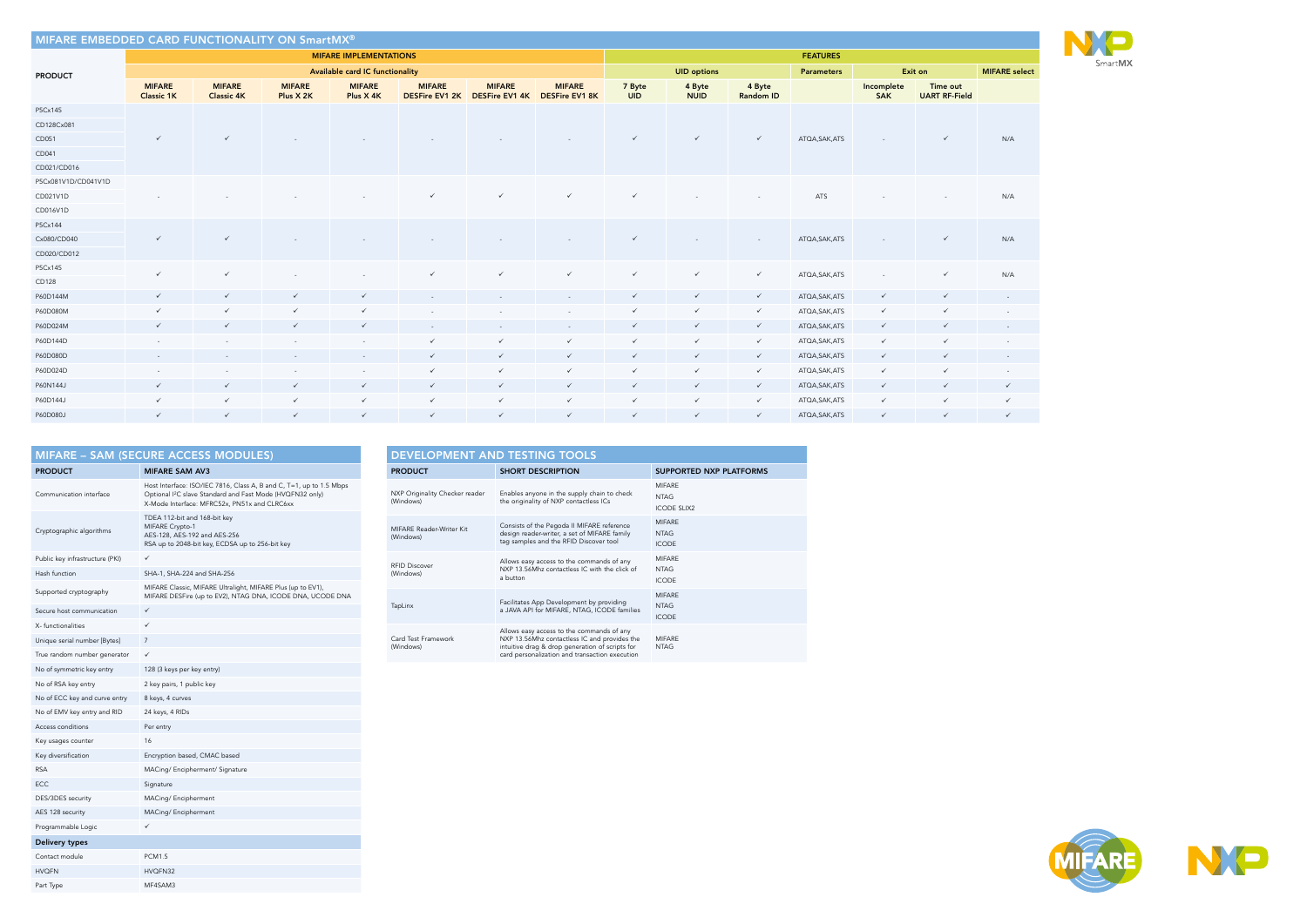| NFC TAG IC FAMILY OVERVIEW - 13,56 MHZ (HF) |                                                                                          |                                                         |                                                                                                            |                                                                                |                                                                                                            |                                                                   |                                                                                                        |                                                                                                                                                                         |                                                                                                                                                                                           |                                                                                                                                                                                                                                                                                                                                                                |                                                                                                                                                                                                                                                                                                                                    |                                                                                                    |                                                                                                                                                                                                                                              |                                                                                                                                                                                                                                |                                                                                                                                                                                                                                  |                                                                                                                                                                                                                                                                |
|---------------------------------------------|------------------------------------------------------------------------------------------|---------------------------------------------------------|------------------------------------------------------------------------------------------------------------|--------------------------------------------------------------------------------|------------------------------------------------------------------------------------------------------------|-------------------------------------------------------------------|--------------------------------------------------------------------------------------------------------|-------------------------------------------------------------------------------------------------------------------------------------------------------------------------|-------------------------------------------------------------------------------------------------------------------------------------------------------------------------------------------|----------------------------------------------------------------------------------------------------------------------------------------------------------------------------------------------------------------------------------------------------------------------------------------------------------------------------------------------------------------|------------------------------------------------------------------------------------------------------------------------------------------------------------------------------------------------------------------------------------------------------------------------------------------------------------------------------------|----------------------------------------------------------------------------------------------------|----------------------------------------------------------------------------------------------------------------------------------------------------------------------------------------------------------------------------------------------|--------------------------------------------------------------------------------------------------------------------------------------------------------------------------------------------------------------------------------|----------------------------------------------------------------------------------------------------------------------------------------------------------------------------------------------------------------------------------|----------------------------------------------------------------------------------------------------------------------------------------------------------------------------------------------------------------------------------------------------------------|
| <b>PRODUCT</b>                              | NTAG <sup>®</sup> 210µ                                                                   | NTAG <sup>®</sup> 210/212                               | NTAG <sup>®</sup> 213/213F                                                                                 | NTAG <sup>®</sup> 215                                                          | NTAG® 216/216F                                                                                             | NTAG® I <sup>2</sup> C 1K/2K                                      |                                                                                                        | NTAG® I <sup>2</sup> C plus 1K/2K NTAG® 213 TagTamper                                                                                                                   | NTAG <sup>®</sup> 424 DNA                                                                                                                                                                 | NTAG® 424 DNA<br><b>TagTamper</b>                                                                                                                                                                                                                                                                                                                              | NTAG <sup>®</sup> 426Q DNA                                                                                                                                                                                                                                                                                                         | NTAG® 223/224 DNA                                                                                  | NTAG® 223/224 DNA<br><b>StatusDetect</b>                                                                                                                                                                                                     | NTAG <sup>®</sup> 5 switch                                                                                                                                                                                                     | NTAG <sup>®</sup> 5 link                                                                                                                                                                                                         | NTAG® 5 boost                                                                                                                                                                                                                                                  |
| Memory                                      |                                                                                          |                                                         |                                                                                                            |                                                                                |                                                                                                            |                                                                   |                                                                                                        |                                                                                                                                                                         |                                                                                                                                                                                           |                                                                                                                                                                                                                                                                                                                                                                |                                                                                                                                                                                                                                                                                                                                    |                                                                                                    |                                                                                                                                                                                                                                              |                                                                                                                                                                                                                                |                                                                                                                                                                                                                                  |                                                                                                                                                                                                                                                                |
| NFC Forum type                              | NFC Type 2 Tag                                                                           | NFC Type 2 Tag                                          | NFC Type 2 Tag                                                                                             | NFC Type 2 Tag                                                                 | NFC Type 2 Tag                                                                                             | NFC Type 2 Tag                                                    | NFC Type 2 Tag                                                                                         | NFC Forum Type 2 Tag                                                                                                                                                    | NFC Forum Type 4 Tag                                                                                                                                                                      | NFC Forum Type 4 Tag                                                                                                                                                                                                                                                                                                                                           | NFC Forum Type 4 Tag                                                                                                                                                                                                                                                                                                               | NFC Forum Type 2 Tag                                                                               | NFC Forum Type 2 Tag                                                                                                                                                                                                                         | NFC Forum Type 5 Tag                                                                                                                                                                                                           | NFC Forum Type 5 Tag                                                                                                                                                                                                             | NFC Forum Type 5 Tag                                                                                                                                                                                                                                           |
| EEPROM size [byte]                          | 80<br>(20 pages à 4 byte)                                                                | 80<br>(20 pages à 4 byte)<br>164<br>(41 pages à 4 byte) | 180<br>(45 pages à 4 byte)                                                                                 | 540<br>(135 pages à 4 byte)                                                    | 924<br>(231 pages à 4 byte)                                                                                | 1024/2048                                                         | 1024/2048                                                                                              | 184<br>(46 pages à 4 byte)                                                                                                                                              | 416                                                                                                                                                                                       | 416                                                                                                                                                                                                                                                                                                                                                            | 928                                                                                                                                                                                                                                                                                                                                | 144/208 <sup>2</sup>                                                                               | 144/208 <sup>2</sup>                                                                                                                                                                                                                         | 2048                                                                                                                                                                                                                           | 2048                                                                                                                                                                                                                             | 2048                                                                                                                                                                                                                                                           |
| User memory [byte]                          | 48                                                                                       | 48/128                                                  | 144                                                                                                        | 504                                                                            | 888                                                                                                        | 888/1904                                                          | 888/1912                                                                                               | 144                                                                                                                                                                     | 416                                                                                                                                                                                       | 416                                                                                                                                                                                                                                                                                                                                                            | 928                                                                                                                                                                                                                                                                                                                                | 144/208 <sup>2</sup>                                                                               | 144/208 <sup>2</sup>                                                                                                                                                                                                                         | 2048                                                                                                                                                                                                                           | 2048                                                                                                                                                                                                                             | 2048                                                                                                                                                                                                                                                           |
| Write endurance [cycles]                    | 100.000                                                                                  | 100.000                                                 | 100.000                                                                                                    | 100.000                                                                        | 100.000                                                                                                    | 200.000                                                           | 500.000                                                                                                | 100.000                                                                                                                                                                 | 200.000                                                                                                                                                                                   | 200.000                                                                                                                                                                                                                                                                                                                                                        | 200.000                                                                                                                                                                                                                                                                                                                            | 100.000                                                                                            | 100.000                                                                                                                                                                                                                                      | 1.000.000                                                                                                                                                                                                                      | 1.000.000                                                                                                                                                                                                                        | 1.000.000                                                                                                                                                                                                                                                      |
| Data retention [yrs]                        | 10                                                                                       | 10                                                      | 10                                                                                                         | 10                                                                             | 10                                                                                                         | 20                                                                | 20                                                                                                     | 10 <sup>1</sup>                                                                                                                                                         | 50                                                                                                                                                                                        | 50                                                                                                                                                                                                                                                                                                                                                             | 50                                                                                                                                                                                                                                                                                                                                 | 10                                                                                                 | 10                                                                                                                                                                                                                                           | 50                                                                                                                                                                                                                             | 50                                                                                                                                                                                                                               | 50                                                                                                                                                                                                                                                             |
| <b>RF</b> Interface                         |                                                                                          |                                                         |                                                                                                            |                                                                                |                                                                                                            |                                                                   |                                                                                                        |                                                                                                                                                                         |                                                                                                                                                                                           |                                                                                                                                                                                                                                                                                                                                                                |                                                                                                                                                                                                                                                                                                                                    |                                                                                                    |                                                                                                                                                                                                                                              |                                                                                                                                                                                                                                |                                                                                                                                                                                                                                  |                                                                                                                                                                                                                                                                |
| According to                                | NFC Forum Type 2 Tag                                                                     | NFC Forum Type 2 Tag                                    | NFC Forum Type 2 Tag                                                                                       | NFC Forum Type 2 Tag                                                           | NFC Forum Type 2 Tag                                                                                       | NFC Forum Type 2 Tag                                              | NFC Forum Type 2 Tag                                                                                   | NFC Forum Type 2 Tag                                                                                                                                                    | NFC Forum Type 4 Tag                                                                                                                                                                      | ISO/IEC 14443A (up to layer 3) ISO/IEC 14443A (up to layer 3) ISO/IEC 14443A (up to layer 3) ISO/IEC 14443A (up to layer 3) ISO/IEC 14443A (up to layer 3) ISO/IEC 14443A (up to layer 3) ISO/IEC 14443A (up to layer 3) ISO/I<br>NFC Forum Type 4 Tag                                                                                                         | NFC Forum Type 4 Tag                                                                                                                                                                                                                                                                                                               | NFC Forum Type 2 Tag                                                                               | NFC Forum Type 2 Tag                                                                                                                                                                                                                         | <b>ISO/IEC 15693</b><br>NFC Forum Type 5 Tag                                                                                                                                                                                   | <b>ISO/IEC 15693</b><br>NFC Forum Type 5 Tag                                                                                                                                                                                     | <b>ISO/IEC 15693</b><br>NFC Forum Type 5 Tag                                                                                                                                                                                                                   |
| Frequency [MHz]                             | 13.56                                                                                    | 13.56                                                   | 13.56                                                                                                      | 13.56                                                                          | 13.56                                                                                                      | 13.56                                                             | 13.56                                                                                                  | 13.56                                                                                                                                                                   | 13.56                                                                                                                                                                                     | 13.56                                                                                                                                                                                                                                                                                                                                                          | 13.56                                                                                                                                                                                                                                                                                                                              | 13.56                                                                                              | 13.56                                                                                                                                                                                                                                        | 13.56                                                                                                                                                                                                                          | 13.56                                                                                                                                                                                                                            | 13.56                                                                                                                                                                                                                                                          |
| Baud-rate[KBit/s]                           | 106                                                                                      | 106                                                     | 106                                                                                                        | 106                                                                            | 106                                                                                                        | 106                                                               | 106                                                                                                    | 106                                                                                                                                                                     | 106/212/424/848                                                                                                                                                                           | 106/212/424/848                                                                                                                                                                                                                                                                                                                                                | 106/212/424/848                                                                                                                                                                                                                                                                                                                    | 106                                                                                                | 106                                                                                                                                                                                                                                          | 26/52/106                                                                                                                                                                                                                      | 26/52/106                                                                                                                                                                                                                        | 26/52/106                                                                                                                                                                                                                                                      |
| Anticollision                               | <b>Bit-wise</b>                                                                          | Bit-wise                                                | Bit-wise                                                                                                   | <b>Bit-wise</b>                                                                | Bit-wise                                                                                                   | <b>Bit-wise</b>                                                   | Bit-wise                                                                                               | Bit-wise                                                                                                                                                                | Bit-wise                                                                                                                                                                                  | Bit-wise                                                                                                                                                                                                                                                                                                                                                       | Bit-wise                                                                                                                                                                                                                                                                                                                           | Bit-wise                                                                                           | Bit-wise                                                                                                                                                                                                                                     | Bit-wise                                                                                                                                                                                                                       | Bit-wise                                                                                                                                                                                                                         | Bit-wise                                                                                                                                                                                                                                                       |
| Security                                    |                                                                                          |                                                         |                                                                                                            |                                                                                |                                                                                                            |                                                                   |                                                                                                        |                                                                                                                                                                         |                                                                                                                                                                                           |                                                                                                                                                                                                                                                                                                                                                                |                                                                                                                                                                                                                                                                                                                                    |                                                                                                    |                                                                                                                                                                                                                                              |                                                                                                                                                                                                                                |                                                                                                                                                                                                                                  |                                                                                                                                                                                                                                                                |
| Unique serial number [byte]                 | 7, cascaded                                                                              | 7, cascaded                                             | 7, cascaded                                                                                                | 7, cascaded                                                                    | 7, cascaded                                                                                                | 7, cascaded                                                       | 7, cascaded                                                                                            | 7, cascaded                                                                                                                                                             | 7, cascaded                                                                                                                                                                               | 7, cascaded                                                                                                                                                                                                                                                                                                                                                    | 7, cascaded                                                                                                                                                                                                                                                                                                                        | 7, cascaded                                                                                        | 7, cascaded                                                                                                                                                                                                                                  | 7, cascaded                                                                                                                                                                                                                    | 7, cascaded                                                                                                                                                                                                                      | 7, cascaded                                                                                                                                                                                                                                                    |
| Access keys                                 | $\sim 10^{-11}$                                                                          | 32 bit                                                  | 32 bit                                                                                                     | 32 bit                                                                         | 32 bit                                                                                                     | $\sim$ $-$                                                        | 32 bit                                                                                                 | 32 bit                                                                                                                                                                  | 5 × 128 bit                                                                                                                                                                               | $5 \times 128$ bit                                                                                                                                                                                                                                                                                                                                             | $5 \times 128$ bit                                                                                                                                                                                                                                                                                                                 | 32/128 <sup>2</sup> bit                                                                            | 32/128 <sup>2</sup> bit                                                                                                                                                                                                                      | 32/64 bit                                                                                                                                                                                                                      | 32/64 bit                                                                                                                                                                                                                        | 32/64 bit                                                                                                                                                                                                                                                      |
| Access conditions                           |                                                                                          | Write, read and write                                   | Write, read and write                                                                                      | Write, read and write                                                          | Write, read and write                                                                                      | Write, read and write                                             | Write, read and write                                                                                  | Write, read and write                                                                                                                                                   | Read, write, read & write                                                                                                                                                                 | Read, write, read & write                                                                                                                                                                                                                                                                                                                                      | Read, write, read & write                                                                                                                                                                                                                                                                                                          | Write, read and write                                                                              | Write, read and write                                                                                                                                                                                                                        | Write, read and write                                                                                                                                                                                                          | Write, read and write                                                                                                                                                                                                            | Write, read and write                                                                                                                                                                                                                                          |
| Write protection                            | $\sim$                                                                                   | Blockwise                                               | Blockwise                                                                                                  | Blockwise                                                                      | Blockwise                                                                                                  | Blockwise                                                         | Blockwise                                                                                              | Blockwise                                                                                                                                                               | $\sim$                                                                                                                                                                                    |                                                                                                                                                                                                                                                                                                                                                                | $\sim 10^{-11}$                                                                                                                                                                                                                                                                                                                    | Blockwise                                                                                          | Blockwise                                                                                                                                                                                                                                    | Blockwise                                                                                                                                                                                                                      | Blockwise                                                                                                                                                                                                                        | Blockwise                                                                                                                                                                                                                                                      |
| Security                                    |                                                                                          | Password                                                | Password                                                                                                   | Password                                                                       | Password                                                                                                   | $\sim 10^{-11}$                                                   | Password                                                                                               | Password                                                                                                                                                                | 128-bit AES, LRP                                                                                                                                                                          | 128-bit AES, LRP                                                                                                                                                                                                                                                                                                                                               | 128-bit AES, LRP                                                                                                                                                                                                                                                                                                                   | Password/128-bit AES <sup>2</sup>                                                                  | Password/128-bit AES <sup>2</sup>                                                                                                                                                                                                            | 128-bit AES, password                                                                                                                                                                                                          | 128-bit AES, password                                                                                                                                                                                                            | 128-bit AES, password                                                                                                                                                                                                                                          |
| <b>Special features</b>                     |                                                                                          |                                                         |                                                                                                            |                                                                                |                                                                                                            |                                                                   |                                                                                                        |                                                                                                                                                                         |                                                                                                                                                                                           |                                                                                                                                                                                                                                                                                                                                                                |                                                                                                                                                                                                                                                                                                                                    |                                                                                                    |                                                                                                                                                                                                                                              |                                                                                                                                                                                                                                |                                                                                                                                                                                                                                  |                                                                                                                                                                                                                                                                |
| Field detection pin                         | $\sim$ $-$                                                                               |                                                         | $\checkmark$ <sup>1</sup> (configurable)                                                                   |                                                                                | $\checkmark$ <sup>1</sup> (configurable)                                                                   | $\checkmark$ <sup>1</sup> (configurable)                          | $\checkmark$ <sup>1</sup> (configurable)                                                               |                                                                                                                                                                         | <b>Contract</b>                                                                                                                                                                           |                                                                                                                                                                                                                                                                                                                                                                |                                                                                                                                                                                                                                                                                                                                    | $\sim 10^{-11}$                                                                                    |                                                                                                                                                                                                                                              | $\checkmark$ <sup>1</sup> (configurable)                                                                                                                                                                                       | $\checkmark$ <sup>1</sup> (configurable)                                                                                                                                                                                         | $\checkmark$ <sup>1</sup> (configurable)                                                                                                                                                                                                                       |
| $I2C$ interface                             |                                                                                          |                                                         |                                                                                                            | $\sim$ 100 $\pm$                                                               | $\sim$                                                                                                     | $\checkmark$                                                      | $\checkmark$                                                                                           |                                                                                                                                                                         | $\sim$                                                                                                                                                                                    |                                                                                                                                                                                                                                                                                                                                                                |                                                                                                                                                                                                                                                                                                                                    |                                                                                                    |                                                                                                                                                                                                                                              | No                                                                                                                                                                                                                             | Yes                                                                                                                                                                                                                              | Yes                                                                                                                                                                                                                                                            |
| Others                                      | • Originality<br>check with customizable<br>(reprogrammable)<br>originality<br>signature | • UID mirror<br>• Originality check<br>• Fast Read      | • UID mirror<br>• NFC counter and mirror<br>• Originality check<br>• Fast Read<br>· Sleep mode via FD pin1 | • UID mirror<br>• NFC counter and mirror<br>• Originality check<br>• Fast Read | • UID mirror<br>• NFC counter and mirror<br>• Originality check<br>• Fast Read<br>· Sleep mode via FD pin1 | • Passthrough mode 64<br>bytes SRAM buffer<br>• Energy harvesting | · Passthrough mode 64<br>bytes SRAM buffer<br>• Energy harvesting<br>$\cdot$ T <sub>amb</sub> = 105° C | • UID mirror<br>• NFC counter and mirror<br>• Programmable<br><b>Originality Signature</b><br>• Fast Read<br>• Tag Tamper detection<br>• Current loop status<br>command | message<br>• NFC counter<br>UID, NFC counter, CMAC<br>• File encryption and<br>mirroring<br>• 128-byte Proprietary file<br>• Originality Signature<br>• Anti brute-force attack<br>design | • SUN (Secure Unique NFC) • SUN (Secure Unique NFC)<br>message<br>• NFC counter<br>• Flexible mirroring offset for • Flexible mirroring offset for<br>UID, NFC counter, CMAC<br>• File encryption and<br>mirroring<br>• 128-byte Proprietary file<br>• Originality Signature<br>• Anti brute-force attack<br>design<br>• Tag Tamper detection<br>and mirroring | • SUN (Secure Unique NFC) • SUN (Secure Unique NFC)<br>message<br>• NFC counter<br>• Mirroring of UID, NFC tap<br>counter, CMAC<br>• File encryption and<br>mirroring<br>• 128-byte Proprietary file<br>• Originality Signature<br>• Anti brute-force attack<br>design<br>• Enhanced privacy<br>· Quiet mode<br>(Non-discoverable) | message<br>• NFC counter<br>• Mirroring of UID, NFC<br>counter and CMAC<br>• Originality Signature | • SUN (Secure Unique NFC)<br>message<br>• NFC counter<br>• Mirroring of UID, NFC<br>counter, StatusDetect<br>and CMAC<br>• Originality Signature<br>• Conductive and capacitive<br>Tag Tamper Detection<br>• Capacitice condition<br>sensing | • 2 configurable GPIOs<br>or 2 configurable PWM<br>outputs<br>• Energy harvesting from RF<br>field up to 30mA<br>• Programmable event<br>detection output<br>• Programmable originality<br>signature<br>• Sleep and power down | • I <sup>2</sup> C target or controller<br>interface<br>• Energy harvesting from RF<br>field up to 30mA<br>• Programmable event<br>detection output<br>• Programmable originality<br>signature<br>• Sleep and power down<br>mode | • I <sup>2</sup> C target or controller<br>interface<br>• Active Load Modulation<br>larger comm range at<br>$10 \times 10$ mm antenna<br>• Programmable event<br>detection output<br>• Programmable originality<br>signature<br>• Sleep and power down<br>mode |
| Certification                               | NFC Forum                                                                                | NFC Forum                                               | NFC Forum                                                                                                  | NFC Forum                                                                      | NFC Forum                                                                                                  | $\sim$ $-$                                                        | NFC Forum                                                                                              | NFC Forum                                                                                                                                                               | NFC Forum, CC EAL4                                                                                                                                                                        | NFC Forum, CC EAL4                                                                                                                                                                                                                                                                                                                                             | $\sim$                                                                                                                                                                                                                                                                                                                             | NFC Forum, CC EAL3+                                                                                | NFC Forum, CC EAL3+                                                                                                                                                                                                                          | NFC Forum                                                                                                                                                                                                                      | NFC Forum                                                                                                                                                                                                                        | NFC Forum                                                                                                                                                                                                                                                      |
| Packages & capacitance types                |                                                                                          |                                                         |                                                                                                            |                                                                                |                                                                                                            |                                                                   |                                                                                                        |                                                                                                                                                                         |                                                                                                                                                                                           |                                                                                                                                                                                                                                                                                                                                                                |                                                                                                                                                                                                                                                                                                                                    |                                                                                                    |                                                                                                                                                                                                                                              |                                                                                                                                                                                                                                |                                                                                                                                                                                                                                  |                                                                                                                                                                                                                                                                |
| Sawn wafer (Au-Bumped)                      | NT2L1001G0DUD<br>NT2H1001G0DUD<br>NT2H1001G0DUF                                          | NT2L1011G0DUD<br>NT2L1211G0DUD                          | NT2H1311G0DUD<br>NT2H1311G0DUF                                                                             | NT2H1511G0DUD<br>NT2H1511G0DUF                                                 | NT2H1611G0DUD<br>NT2H1611G0DUF                                                                             | NT3H1101W0FUG<br>NT3H1201W0FUG                                    | NT3H2111W0FUG<br>NT3H2211W0FUG                                                                         | NT2H1311TTDUD<br>NT2H1311TTDUF                                                                                                                                          | NT4H2421G0DUD<br>NT4H2421G0DUF                                                                                                                                                            | NT4H2421TTDUD<br>NT4H2421TTDUF                                                                                                                                                                                                                                                                                                                                 | NT4H2621G0DUD<br>NT4H2621G0DUF                                                                                                                                                                                                                                                                                                     | NT2H2331G0DUD<br>NT2H2331G0DUF<br>NT2H2421G0DUD<br>NT2H2421G0DUF                                   | NT2H2331S0DUD<br>NT2H2421S0DUD                                                                                                                                                                                                               | NTP52101G0JUA                                                                                                                                                                                                                  | NTP53101G0JUA<br>NTP53121G0JUA                                                                                                                                                                                                   | NTA53321G0FUA                                                                                                                                                                                                                                                  |
| HXSON4 (SOT1192-1)                          | $\sim 10^{-11}$                                                                          | $\sim$ $-$                                              | NT2H1311F0DTL                                                                                              | $\sim$ $-$                                                                     | NT2H1611F0DTL <sup>1</sup>                                                                                 | <b>Contract</b>                                                   | <b>Contract Contract</b>                                                                               |                                                                                                                                                                         | $\sim$                                                                                                                                                                                    |                                                                                                                                                                                                                                                                                                                                                                |                                                                                                                                                                                                                                                                                                                                    | <b>Contract</b>                                                                                    |                                                                                                                                                                                                                                              | $\sim 100$                                                                                                                                                                                                                     | $\sim 100$ m $^{-1}$                                                                                                                                                                                                             | $\sim$ 100 $\pm$                                                                                                                                                                                                                                               |
| XQFN8                                       | $\sim$ $-$                                                                               | <b>Contract</b>                                         | <b>Contract</b>                                                                                            | $\sim$ 100 $\pm$                                                               | <b>Contract</b>                                                                                            | NT3H1101FHK<br>NT3H1201FHK                                        | NT3H2111W0FHK<br>NT3H221W01FHK                                                                         |                                                                                                                                                                         | $\sim$ $-$                                                                                                                                                                                | $\sim 100$                                                                                                                                                                                                                                                                                                                                                     |                                                                                                                                                                                                                                                                                                                                    | $\sim$ 100 $\pm$                                                                                   | <b>Contract</b>                                                                                                                                                                                                                              | XQFN16:<br>NTP52101G0JHK                                                                                                                                                                                                       | XQFN16:<br>NTP53101G0JHK<br>NTP53121G0JHK                                                                                                                                                                                        | XQFN16:<br>NTA53321G0FHK                                                                                                                                                                                                                                       |
| TSSOP8                                      |                                                                                          |                                                         |                                                                                                            |                                                                                | $\sim$ $-$                                                                                                 | NT3H1101FTT<br>NT3H1201FTT                                        | NT3H2111W0FTT<br>NT3H2211W0FTT                                                                         |                                                                                                                                                                         |                                                                                                                                                                                           |                                                                                                                                                                                                                                                                                                                                                                |                                                                                                                                                                                                                                                                                                                                    |                                                                                                    |                                                                                                                                                                                                                                              | TSSOP16:<br>NTP52101G0JTT                                                                                                                                                                                                      | TSSOP16:<br>NTP53101G0JTT<br>NTP53121G0JTT                                                                                                                                                                                       | TSSOP16:<br>NTA53321G0FTT                                                                                                                                                                                                                                      |
| MOA8                                        | $\sim 10^{-11}$                                                                          | <b>Contract</b>                                         | NT2H1311G0DA8                                                                                              | NT2H1511G0DA8                                                                  | NT2H1611G0DA8                                                                                              | $\sim 10^{-11}$                                                   | NT3H2111W0FT1<br>NT3H2211W0FT1                                                                         | $\sim$ $-$                                                                                                                                                              | NT4H2421G0DA8                                                                                                                                                                             | $\sim$ $-$                                                                                                                                                                                                                                                                                                                                                     |                                                                                                                                                                                                                                                                                                                                    | $\sim 100$                                                                                         |                                                                                                                                                                                                                                              | <b>Contract Contract</b>                                                                                                                                                                                                       | $\sim$ $-$                                                                                                                                                                                                                       | <b>Contract</b>                                                                                                                                                                                                                                                |
| Cres Capacitance [pF]                       | 17/50                                                                                    | 17                                                      | 50                                                                                                         | 50                                                                             | 50                                                                                                         | 50                                                                | 50                                                                                                     | 50                                                                                                                                                                      | 50                                                                                                                                                                                        | 50                                                                                                                                                                                                                                                                                                                                                             | 50                                                                                                                                                                                                                                                                                                                                 | 50                                                                                                 | 50                                                                                                                                                                                                                                           | 50                                                                                                                                                                                                                             | 50                                                                                                                                                                                                                               | 50                                                                                                                                                                                                                                                             |

<sup>1</sup> NTAG 21x F version only<br><sup>2</sup> Only available on NTAG 224 DNA variants